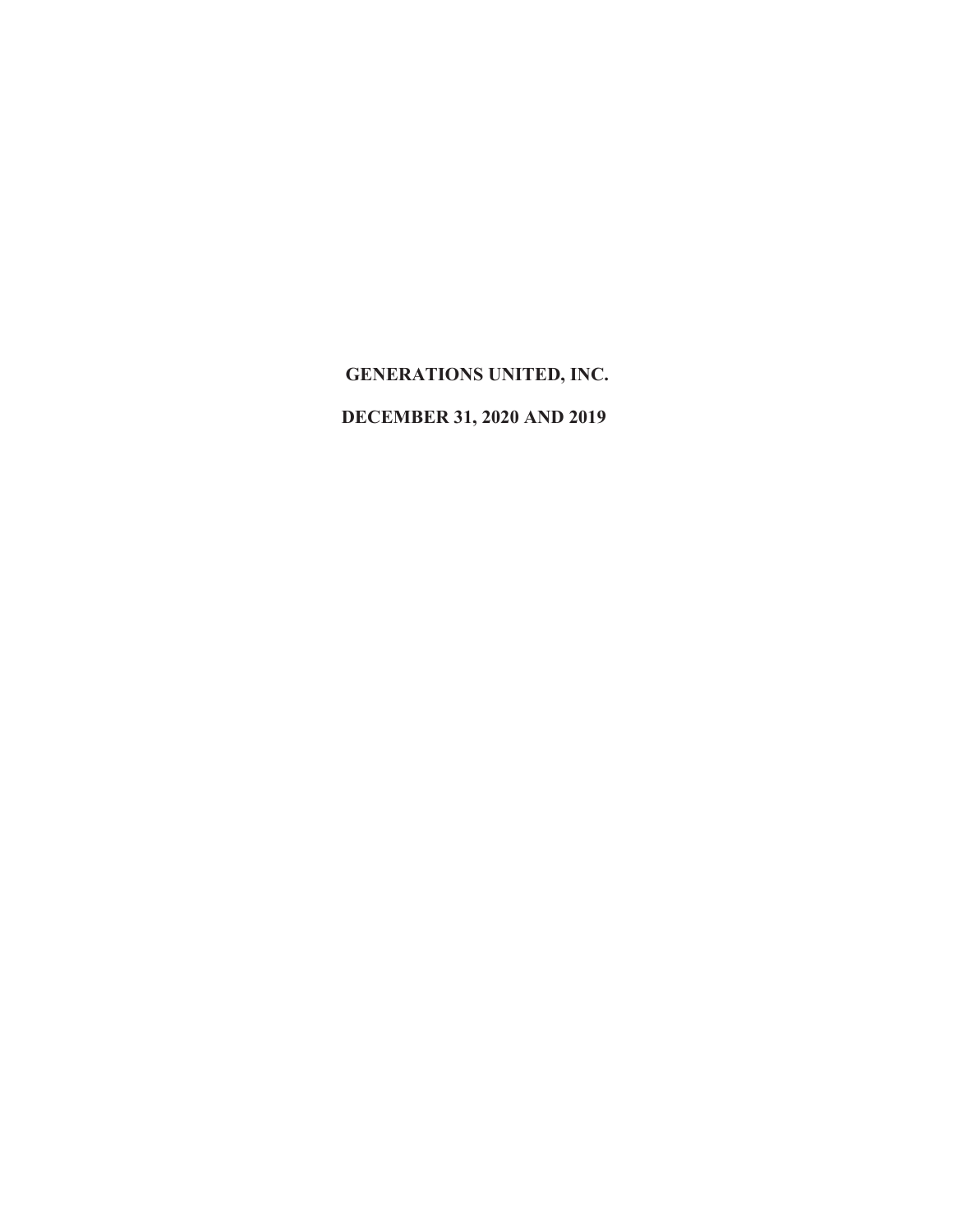## TABLE OF CONTENTS

|                                          | Page     |
|------------------------------------------|----------|
| <b>Independent Auditors' Report</b>      | $1 - 2$  |
| <b>Financial Statements:</b>             |          |
| <b>Statements of Financial Position</b>  | 3        |
| <b>Statements of Activities</b>          | 4        |
| <b>Statements of Functional Expenses</b> | $5 - 6$  |
| <b>Statements of Cash Flows</b>          | 7        |
| Notes to Financial Statements            | $8 - 17$ |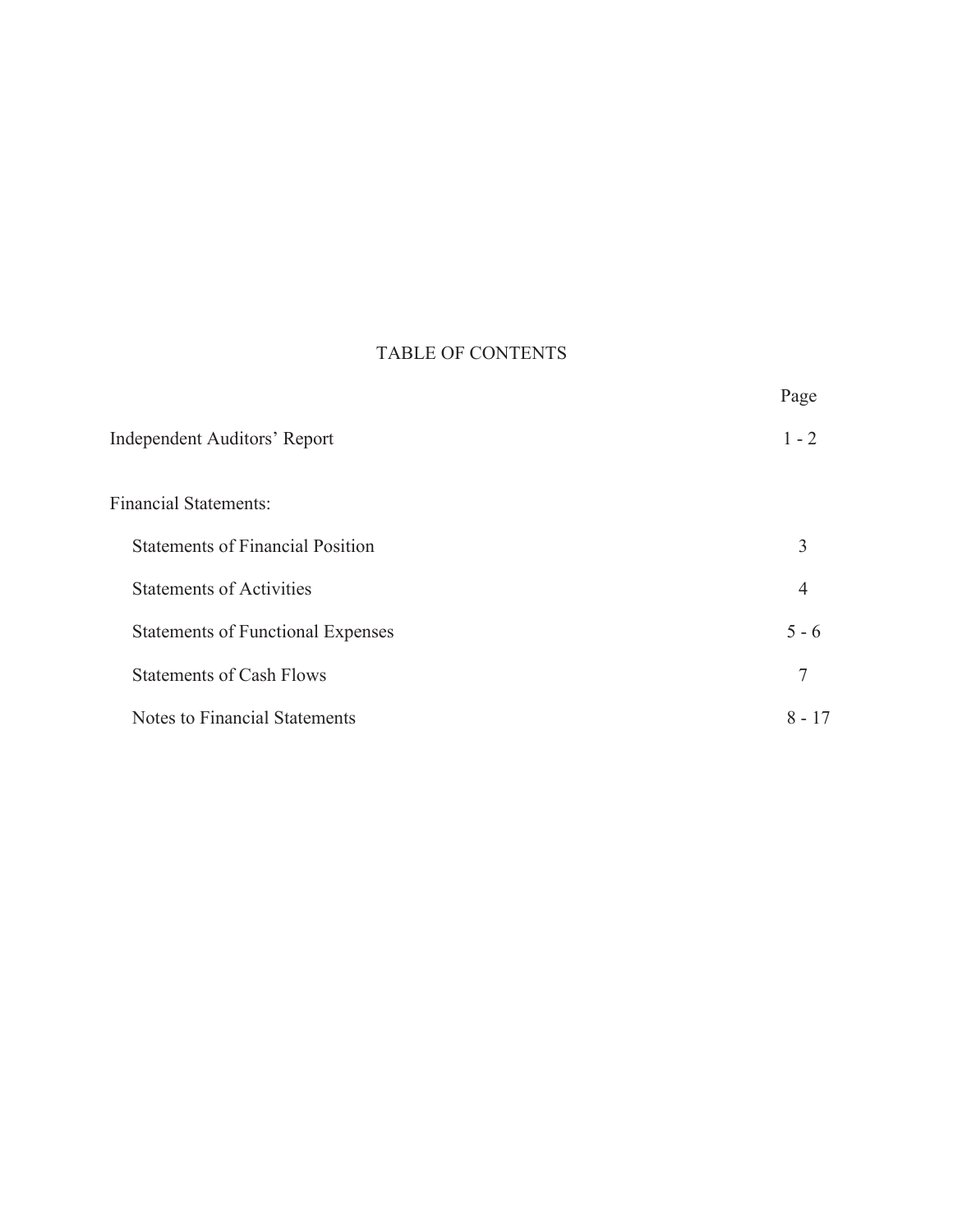11921 Rockville Pike, Suite 501 **301.770.5500** Voice **Certified Public Accountants** 301.770.5500 Voice 301.770.5500 Voice 301.881.7747 Fax North Bethesda, Maryland 20852-2794 cpas@sarfinoandrhoades.com

**Certified Public Accountants** and Business Advisors

www.sarfinoandrhoades.com

## **INDEPENDENT AUDITORS' REPORT**

To the Board of Directors Generations United, Inc. Washington, D.C.

We have audited the accompanying financial statements of Generations United, Inc. (a nonprofit organization), which comprise the statements of financial position as of December 31, 2020 and 2019, and the related statements of activities, functional expenses, and cash flows for the years then ended, and the related notes to the financial statements.

## *Management's Responsibility for the Financial Statements*

Management is responsible for the preparation and fair presentation of these financial statements in accordance with accounting principles generally accepted in the United States of America; this includes the design, implementation, and maintenance of internal control relevant to the preparation and fair presentation of financial statements that are free from material misstatement, whether due to fraud or error.

### *Auditors' Responsibility*

Our responsibility is to express an opinion on these financial statements based on our audits. We conducted our audits in accordance with auditing standards generally accepted in the United States of America. Those standards require that we plan and perform the audits to obtain reasonable assurance about whether the financial statements are free from material misstatement.

An audit involves performing procedures to obtain audit evidence about the amounts and disclosures in the financial statements. The procedures selected depend on the auditors' judgment, including the assessment of the risks of material misstatement of the financial statements, whether due to fraud or error. In making those risk assessments, the auditors consider internal control relevant to the entity's preparation and fair presentation of the financial statements in order to design audit procedures that are appropriate in the circumstances, but not for the purpose of expressing an opinion on the effectiveness of the entity's internal control. Accordingly, we express no such opinion. An audit also includes evaluating the appropriateness of accounting policies used and the reasonableness of significant accounting estimates made by management, as well as evaluating the overall presentation of the financial statements.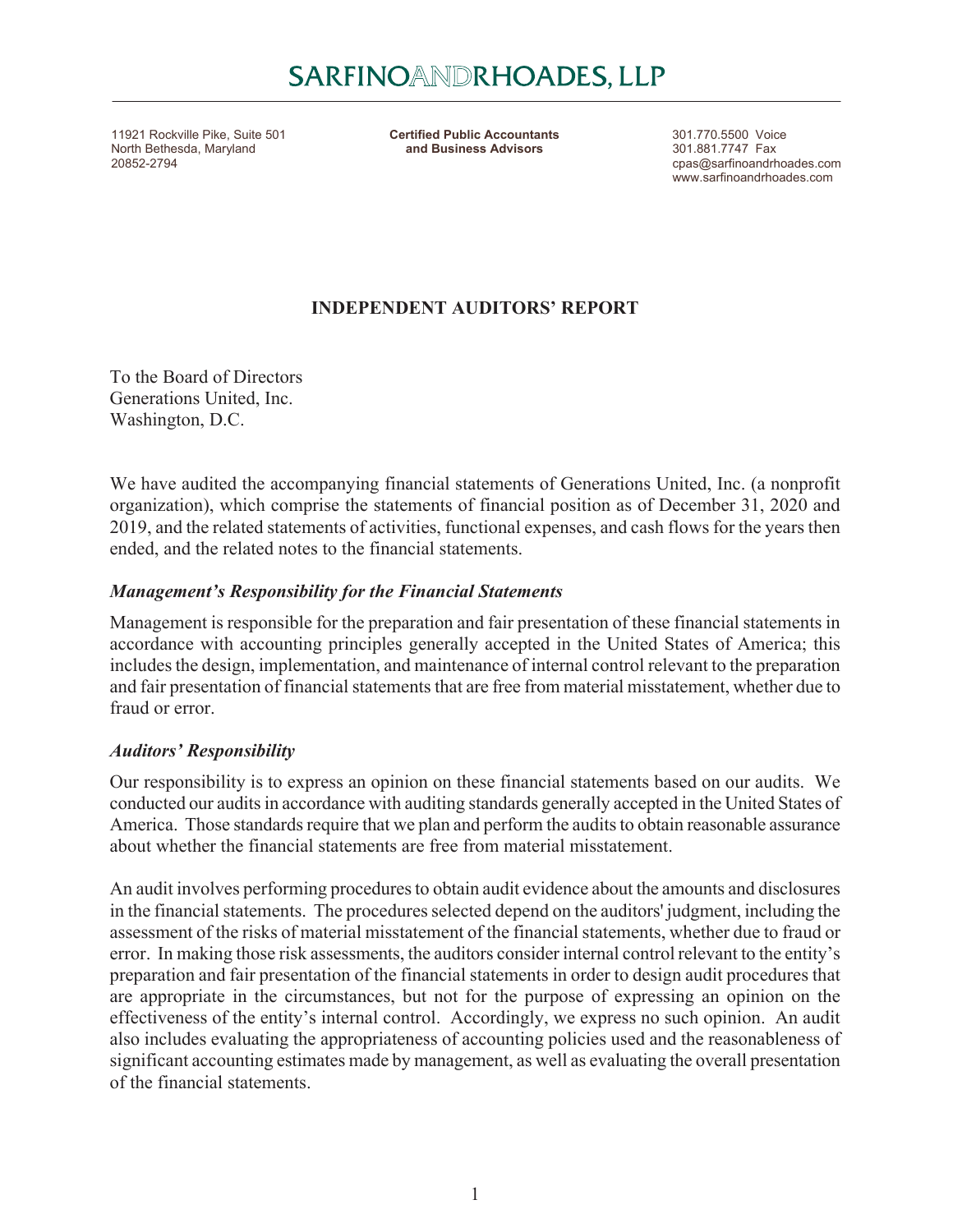We believe that the audit evidence we have obtained is sufficient and appropriate to provide a basis for our audit opinion.

## *Opinion*

In our opinion, the financial statements referred to in the first paragraph present fairly, in all material respects, the financial position of Generations United, Inc. as of December 31, 2020 and 2019, and the changes in its net assets and its cash flows for the years then ended in accordance with accounting principles generally accepted in the United States of America.

Sarfins and Rhoader LLP

May 14, 2021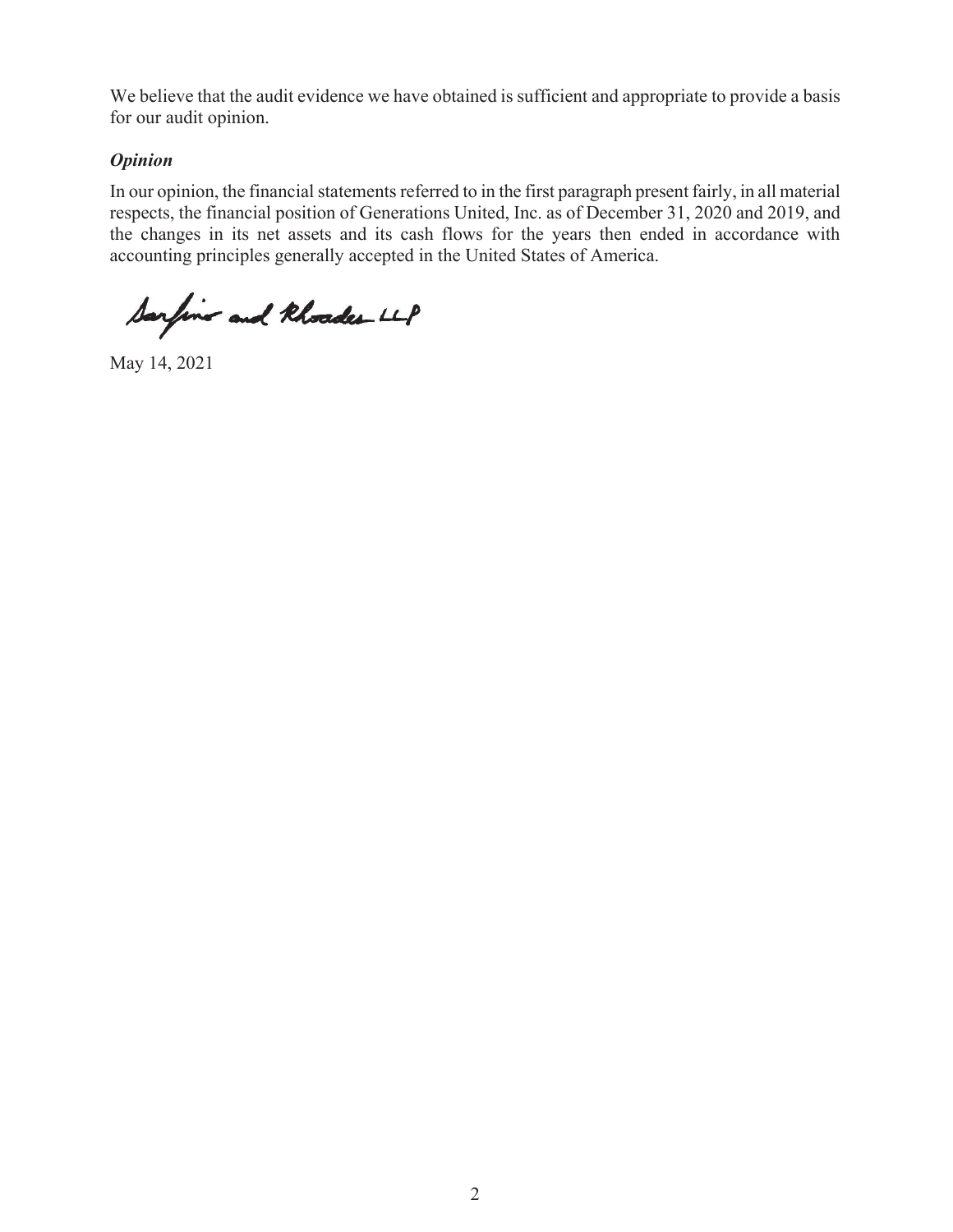#### **STATEMENTS OF FINANCIAL POSITION**

|                                                     |               | DECEMBER 31, |               |           |
|-----------------------------------------------------|---------------|--------------|---------------|-----------|
|                                                     |               | 2020         |               | 2019      |
| <b>ASSETS</b>                                       |               |              |               |           |
| <b>CURRENT ASSETS:</b>                              |               |              |               |           |
| Cash - operating (Notes 1 and 3)                    | $\mathbb{S}$  | 23,851       | $\mathbb{S}$  | 96,503    |
| Cash - savings (Notes 1 and 3)                      |               | 843,016      |               | 428,361   |
| Cash - investment sweep (Notes 1 and 3)             |               | 8,797        |               | 16,218    |
| Total cash                                          | $\mathcal{S}$ | 875,664      | $\mathcal{S}$ | 541,082   |
| Investments (Notes 1, 4 and 5)                      |               | 664,988      |               | 421,169   |
| Receivables from contracts (Notes 1 and 11)         |               | 189,220      |               | 74,354    |
| Grants, dues and pledges receivable (Notes 1 and 6) |               | 553,772      |               | 508,934   |
| Prepaid expenses                                    |               | 5,314        |               | 11,061    |
| <b>TOTAL CURRENT ASSETS</b>                         | \$            | 2,288,958    | $\mathcal{S}$ | 1,556,600 |
| PLEDGES RECEIVABLE - LONG-TERM (Notes 1 and 6)      |               |              |               | 200,000   |
| <b>PROPERTY AND EQUIPMENT, NET (Notes 1 and 7)</b>  |               | 20,147       |               | 26,472    |
| <b>TOTAL ASSETS</b>                                 | S             | 2,309,105    | \$            | 1,783,072 |
| <b>LIABILITIES AND NET ASSETS</b>                   |               |              |               |           |
| <b>CURRENT LIABILITIES:</b>                         |               |              |               |           |
| Accounts payable and accrued expenses               | $\mathbb{S}$  | 121,886      | $\mathcal{S}$ | 103,534   |
| Deferred contract revenue (Note 1)                  |               | 24,575       |               | 12,219    |
| Note payables - current portion (Note 8)            |               | 38,863       |               |           |
| Capital lease liability (Note 9)                    |               | 3,469        |               | 1,792     |
| <b>TOTAL CURRENT LIABILITIES</b>                    | \$            | 188,793      | \$            | 117,545   |
| <b>OTHER LIABILITIES:</b>                           |               |              |               |           |
| Note payables, net of current portion (Note 8)      | \$            | 236,600      | $\mathbb{S}$  |           |
| Deferred lease liability, long-term (Note 12)       |               | 2,757        |               | 1,829     |
| Capital lease liability, long-term (Note 9)         |               | 6,445        |               |           |
| <b>TOTAL OTHER LIABILITIES</b>                      | $\mathbb{S}$  | 245,802      | $\mathbb{S}$  | 1,829     |
| <b>TOTAL LIABILITIES</b>                            | \$            | 434,595      | \$            | 119,374   |
| <b>COMMITMENTS</b> (Note 12)                        |               |              |               |           |
| NET ASSETS (Notes 1 and 10):                        |               |              |               |           |
| Without donor restrictions                          | \$            | 595,557      | \$            | 277,762   |
| With donor restrictions                             |               | 1,278,953    |               | 1,385,936 |
| <b>TOTAL NET ASSETS</b>                             | \$            | 1,874,510    | $\$$          | 1,663,698 |
| <b>TOTAL LIABILITIES AND NET ASSETS</b>             | \$            | 2,309,105    | \$            | 1,783,072 |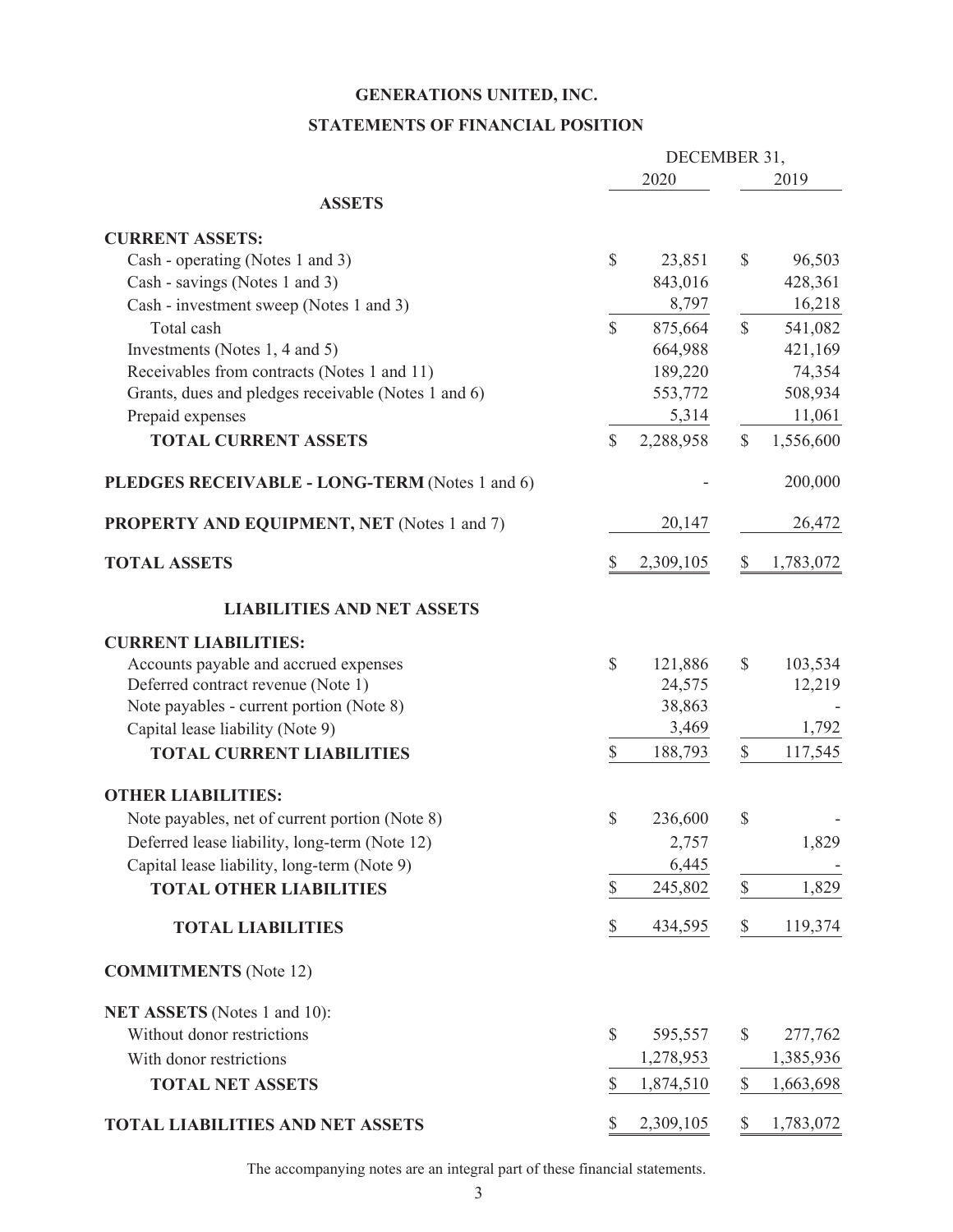#### **STATEMENTS OF ACTIVITIES**

|                                                      |                      |              |            |              |              |           |                      | FOR THE YEARS ENDED DECEMBER 31, |              |              |               |           |
|------------------------------------------------------|----------------------|--------------|------------|--------------|--------------|-----------|----------------------|----------------------------------|--------------|--------------|---------------|-----------|
|                                                      |                      |              |            | 2020         |              |           |                      |                                  |              | 2019         |               |           |
|                                                      | <b>Without Donor</b> |              | With Donor |              |              |           | <b>Without Donor</b> |                                  | With Donor   |              |               |           |
|                                                      |                      | Restrictions |            | Restrictions |              | Total     |                      | Restrictions                     |              | Restrictions |               | Total     |
| REVENUE, SUPPORT AND GAINS (Notes 1 and 11):         |                      |              |            |              |              |           |                      |                                  |              |              |               |           |
| Grants and contributions                             | \$                   | 507,021      | \$         | 917,749      | S            | 1,424,770 | \$                   | 315,429                          | S            | 1,757,263    | S.            | 2,072,692 |
| Revenue from contracts:                              |                      |              |            |              |              |           |                      |                                  |              |              |               |           |
| Contracts                                            |                      | 395,198      |            |              |              | 395,198   |                      | 255,994                          |              |              |               | 255,994   |
| Conference (including 2019 sponsorships of \$42,500) |                      |              |            |              |              |           |                      | 152,179                          |              |              |               | 152,179   |
| Investment income, net                               |                      | 81,493       |            |              |              | 81,493    |                      | 51,629                           |              |              |               | 51,629    |
| Membership dues                                      |                      | 69,150       |            |              |              | 69,150    |                      | 100,900                          |              |              |               | 100,900   |
| Sublease and other income                            |                      | 2,000        |            |              |              | 2,000     |                      | 9,046                            |              |              |               | 9,046     |
| Net assets released from restrictions                |                      | 1,024,732    |            | (1,024,732)  |              |           |                      | 817,990                          |              | (817,990)    |               |           |
| TOTAL REVENUE, SUPPORT AND GAINS                     | S                    | 2,079,594    |            | (106, 983)   | \$           | 1,972,611 | <sup>\$</sup>        | 1,703,167                        | \$           | 939,273      |               | 2,642,440 |
| <b>EXPENSES</b> (Note 1):                            |                      |              |            |              |              |           |                      |                                  |              |              |               |           |
| Program services:                                    |                      |              |            |              |              |           |                      |                                  |              |              |               |           |
| <b>Grandfamilies Projects</b>                        | \$                   | 766,646      | \$         |              | $\mathbb{S}$ | 766,646   | \$                   | 649,729                          | \$           |              | \$            | 649,729   |
| <b>Public Education</b>                              |                      | 486,253      |            |              |              | 486,253   |                      | 407,121                          |              |              |               | 407,121   |
| <b>COVID Relief</b>                                  |                      | 250,942      |            |              |              | 250,942   |                      |                                  |              |              |               |           |
| <b>Special Projects</b>                              |                      | 26,722       |            |              |              | 26,722    |                      | 273,964                          |              |              |               | 273,964   |
| Membership Services                                  |                      | 8,684        |            |              |              | 8,684     |                      | 116,755                          |              |              |               | 116,755   |
| Total program services                               | S                    | 1,539,247    | \$         |              | \$           | 1,539,247 | S                    | 1,447,569                        | \$           |              | \$            | 1,447,569 |
| Supporting services:                                 |                      |              |            |              |              |           |                      |                                  |              |              |               |           |
| Management and general                               | $\mathbb{S}$         | 214,041      | \$         |              | $\mathbb{S}$ | 214,041   | \$                   | 169,413                          | $\mathbb{S}$ |              | $\mathcal{S}$ | 169,413   |
| Fundraising                                          |                      | 8,511        |            |              |              | 8,511     |                      | 27,784                           |              |              |               | 27,784    |
| Total supporting services                            | S                    | 222,552      | \$         |              | \$           | 222,552   | \$                   | 197,197                          | \$           |              | \$            | 197,197   |
| <b>TOTAL EXPENSES</b>                                | S                    | 1,761,799    | \$         |              | \$           | 1,761,799 | \$                   | 1,644,766                        | \$           |              | \$            | 1,644,766 |
| <b>CHANGES IN NET ASSETS</b>                         | \$                   | 317,795      | \$         | (106,983)    | $\mathbb{S}$ | 210,812   | \$                   | 58,401                           | \$           | 939,273      | \$            | 997,674   |
| NET ASSETS, BEGINNING OF YEAR                        |                      | 277,762      |            | 1,385,936    |              | 1,663,698 |                      | 219,361                          |              | 446,663      |               | 666,024   |
| NET ASSETS, END OF YEAR                              | \$                   | 595,557      | S          | 1,278,953    | S            | 1,874,510 | S                    | 277,762                          | \$           | 1,385,936    | \$            | 1,663,698 |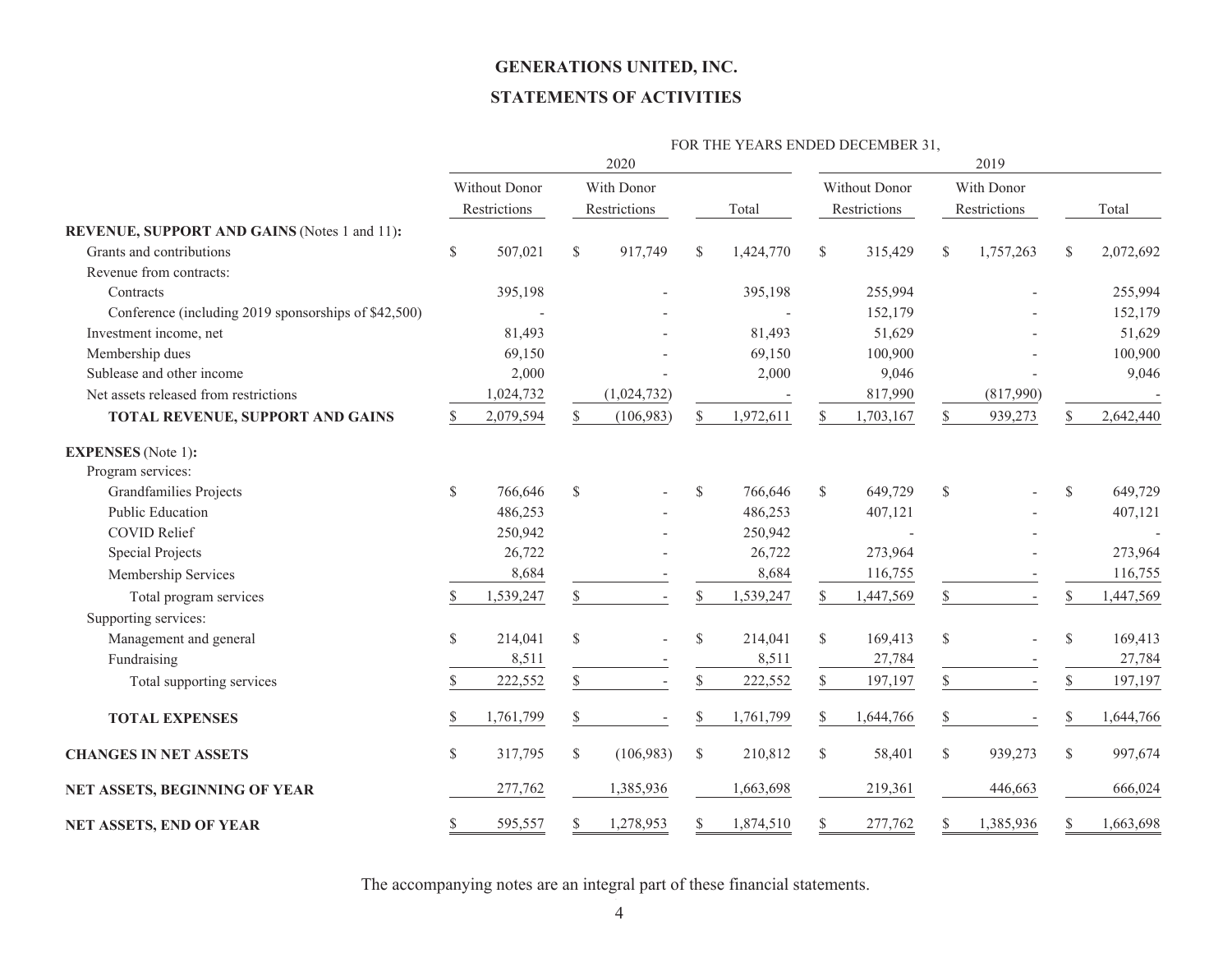# **GENERATIONS UNITED, INC. STATEMENT OF FUNCTIONAL EXPENSES FOR THE YEAR ENDED DECEMBER 31, 2020**

|                            |                           | Program Services |               |                     |              |                        |              |                          |               |                          |               | <b>Supporting Services</b> |   |                           |               |             |               |           |
|----------------------------|---------------------------|------------------|---------------|---------------------|--------------|------------------------|--------------|--------------------------|---------------|--------------------------|---------------|----------------------------|---|---------------------------|---------------|-------------|---------------|-----------|
|                            | Grandfamilies<br>Projects |                  |               | Public<br>Education |              | <b>COVID</b><br>Relief |              | Special<br>Projects      |               | Membership<br>Services   |               | Subtotal                   |   | Management<br>and General |               | Fundraising |               | Total     |
| Salaries and benefits      | S                         | 402,477          | <sup>S</sup>  | 196,626 \$          |              | 86,844                 | $\mathbf{s}$ | 19,797                   | <sup>\$</sup> | 3,277                    | <sup>\$</sup> | 709,021                    | S | 100,269                   | <sup>\$</sup> | 7,149       | <sup>\$</sup> | 816,439   |
| Professional fees          |                           | 246,429          |               | 198,620             |              | 7,800                  |              | 2,000                    |               | 2,956                    |               | 457,805                    |   | 71,721                    |               |             |               | 529,526   |
| Subgrants and contracts    |                           | 24,600           |               | 43,677              |              | 91,450                 |              |                          |               | 1,400                    |               | 161,127                    |   |                           |               |             |               | 161,127   |
| Rent                       |                           | 34,121           |               | 16,912              |              | 8,232                  |              | 2,111                    |               | 224                      |               | 61,600                     |   | 23,910                    |               | 677         |               | 86,187    |
| Telephone                  |                           | 24,477           |               | 11,943              |              | 12,543                 |              | 1,415                    |               | 150                      |               | 50,528                     |   | 6,785                     |               | 453         |               | 57,766    |
| Individual grants          |                           | 1,600            |               |                     |              | 30,450                 |              |                          |               | $\overline{\phantom{a}}$ |               | 32,050                     |   |                           |               |             |               | 32,050    |
| Office supplies            |                           | 13,034           |               | 12,028              |              | 13,042                 |              | 575                      |               | 61                       |               | 38,740                     |   | (15, 446)                 |               | 184         |               | 23,478    |
| Depreciation               |                           |                  |               |                     |              |                        |              |                          |               | ۰                        |               |                            |   | 14,286                    |               |             |               | 14,286    |
| Meals and meetings         |                           | 9,190            |               | 2,300               |              |                        |              |                          |               |                          |               | 11,490                     |   |                           |               |             |               | 11,490    |
| Travel                     |                           | 4,636            |               | 2,472               |              |                        |              | 675                      |               | ٠                        |               | 7,783                      |   | 1,082                     |               |             |               | 8,865     |
| Insurance                  |                           |                  |               |                     |              |                        |              |                          |               |                          |               |                            |   | 5,163                     |               |             |               | 5,163     |
| Equipment rental           |                           |                  |               |                     |              |                        |              |                          |               |                          |               |                            |   |                           |               |             |               |           |
| and maintenance            |                           | 1,923            |               | 953                 |              | 464                    |              | 119                      |               | 12                       |               | 3,471                      |   | 1,347                     |               | 38          |               | 4,856     |
| Printing and publications  |                           | 3,360            |               | 42                  |              |                        |              |                          |               |                          |               | 3,402                      |   |                           |               |             |               | 3,402     |
| Interest                   |                           |                  |               |                     |              |                        |              |                          |               |                          |               |                            |   | 2,718                     |               |             |               | 2,718     |
| Bank and other fees        |                           | 15               |               |                     |              |                        |              |                          |               | 50                       |               | 65                         |   | 1,287                     |               |             |               | 1,352     |
| Postage and shipping       |                           | 784              |               | 240                 |              | 117                    |              | 30                       |               | 3                        |               | 1,174                      |   | 38                        |               | 10          |               | 1,222     |
| Loss on disposal of assets |                           |                  |               |                     |              |                        |              |                          |               |                          |               |                            |   | 1,120                     |               |             |               | 1,120     |
| Dues and subscription      |                           |                  |               | 440                 |              |                        |              | $\overline{\phantom{a}}$ |               | 551                      |               | 991                        |   |                           |               |             |               | 991       |
| Miscellaneous              |                           |                  |               |                     |              |                        |              |                          |               |                          |               |                            |   | (239)                     |               |             |               | (239)     |
| <b>TOTAL EXPENSES</b>      | -S                        | 766,646          | <sup>\$</sup> | 486,253             | <sup>S</sup> | 250,942                | S            | 26,722                   | S             | 8,684                    | S             | 1,539,247                  | S | 214,041                   | S.            | 8,511       | S             | 1,761,799 |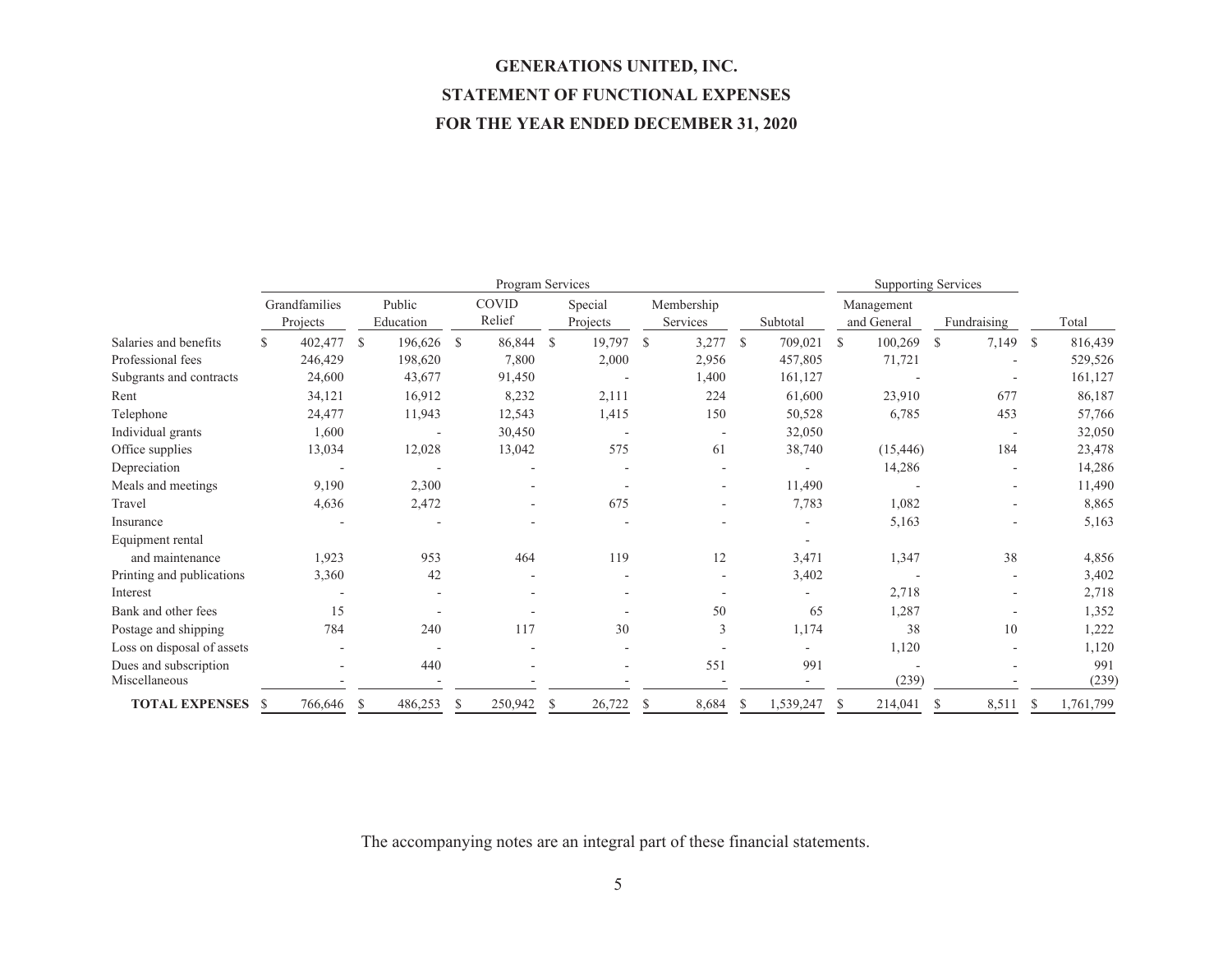# **GENERATIONS UNITED, INC. STATEMENT OF FUNCTIONAL EXPENSES FOR THE YEAR ENDED DECEMBER 31, 2019**

|                           |    | Program Services          |              |                     |               |                     |               |                        |               | <b>Supporting Services</b> |   |                           |   |                          |               |            |
|---------------------------|----|---------------------------|--------------|---------------------|---------------|---------------------|---------------|------------------------|---------------|----------------------------|---|---------------------------|---|--------------------------|---------------|------------|
|                           |    | Grandfamilies<br>Projects |              | Public<br>Education |               | Special<br>Projects |               | Membership<br>Services |               | Subtotal                   |   | Management<br>and General |   | Fundraising              |               | Total      |
| Salaries and benefits     | S. | 257,250                   | <sup>S</sup> | 182,365             | <sup>\$</sup> | 126,574             | <sup>\$</sup> | 93,435                 | <sup>\$</sup> | 659,624                    | S | 72,048                    | S | 22,850                   | <sup>\$</sup> | 754,522    |
| Professional fees         |    | 163,580                   |              | 54,365              |               | 75,037              |               | 2,200                  |               | 295,182                    |   | 55,135                    |   |                          |               | 350,317    |
| Subgrants and contracts   |    | 34,000                    |              | 93,168              |               | 23,536              |               |                        |               | 150,704                    |   |                           |   | $\overline{\phantom{a}}$ |               | 150,704    |
| Travel                    |    | 98,317                    |              | 16,288              |               | 16,123              |               |                        |               | 130,728                    |   | 4,197                     |   | 8                        |               | 134,933    |
| Rent                      |    | 36,864                    |              | 26,220              |               | 17,907              |               | 15,736                 |               | 96,727                     |   | 15,142                    |   | 3,319                    |               | 115,188    |
| Telephone                 |    | 20,438                    |              | 11,323              |               | 11,254              |               | 3,262                  |               | 46,277                     |   | 1,777                     |   | 1,087                    |               | 49,141     |
| Meals and meetings        |    | 14,169                    |              | 9,853               |               | 60                  |               |                        |               | 24,082                     |   | 330                       |   | 30                       |               | 24,442     |
| Equipment rental          |    |                           |              |                     |               |                     |               |                        |               |                            |   |                           |   |                          |               |            |
| and maintenance           |    | 12,250                    |              | 1,299               |               | 952                 |               | 756                    |               | 15,257                     |   |                           |   | 169                      |               | 15,426     |
| Depreciation              |    |                           |              |                     |               |                     |               |                        |               |                            |   | 13,213                    |   | $\overline{\phantom{a}}$ |               | 13,213     |
| Printing and publications |    | 5,609                     |              | 7,183               |               |                     |               |                        |               | 12,792                     |   |                           |   |                          |               | 12,792     |
| Office supplies           |    | 3,862                     |              | 3,723               |               | 2,151               |               | 947                    |               | 10,683                     |   | 983                       |   | 259                      |               | 11,925     |
| Insurance                 |    |                           |              |                     |               |                     |               |                        |               |                            |   | 5,186                     |   |                          |               | 5,186      |
| Postage and shipping      |    | 1,379                     |              | 604                 |               | 370                 |               | 242                    |               | 2,595                      |   | 611                       |   | 62                       |               | 3,268      |
| Bank and other fees       |    | 1,952                     |              | 60                  |               |                     |               | 177                    |               | 2,189                      |   | 462                       |   |                          |               | 2,651      |
| Miscellaneous<br>Interest |    | 40<br>19                  |              | 670                 |               |                     |               |                        |               | 710<br>19                  |   | 170<br>159                |   |                          |               | 880<br>178 |
| <b>TOTAL EXPENSES</b>     |    | 649,729                   |              | 407,121             |               | 273,964             | S             | 116,755                |               | 1,447,569                  |   | 169,413                   |   | 27,784                   |               | 1,644,766  |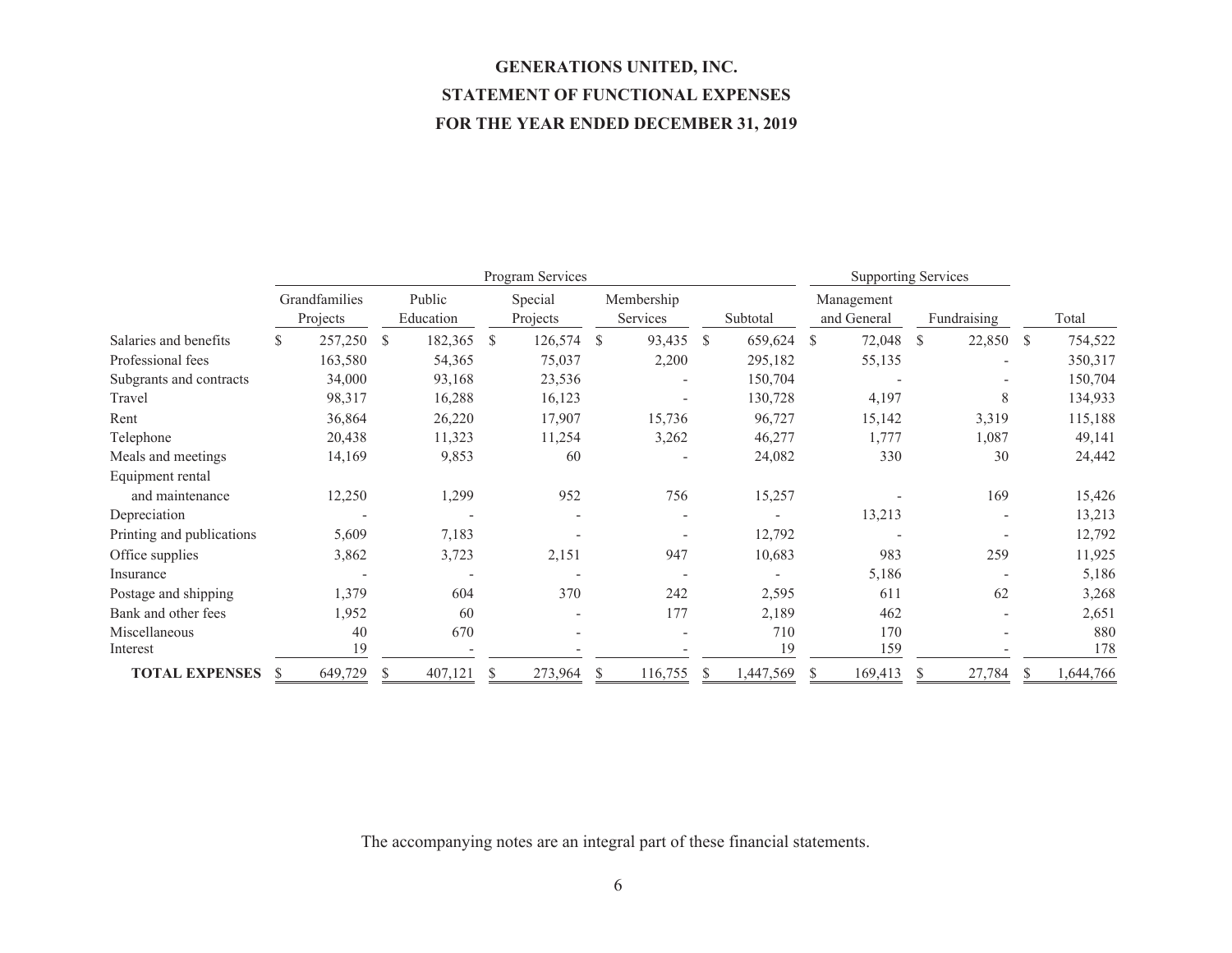### **STATEMENTS OF CASH FLOWS**

|                                                                     |      | FOR THE YEARS ENDED<br>DECEMBER 31, |    |            |
|---------------------------------------------------------------------|------|-------------------------------------|----|------------|
|                                                                     |      | 2020                                |    | 2019       |
| <b>CASH FLOWS FROM OPERATING ACTIVITIES:</b>                        |      |                                     |    |            |
| Changes in net assets                                               | \$   | 210,812                             | \$ | 997,674    |
| Adjustments to reconcile changes in net assets                      |      |                                     |    |            |
| to net cash provided by operating activities:                       |      |                                     |    |            |
| Depreciation                                                        |      | 14,286                              |    | 13,213     |
| Loss on disposal of assets                                          |      | 2,806                               |    |            |
| Net realized and unrealized gain on investments                     |      | (79, 786)                           |    | (45,037)   |
| Changes in operating assets and liabilities:                        |      |                                     |    |            |
| Decrease (increase) in assets:                                      |      |                                     |    |            |
| Grants, dues and pledges receivable                                 |      | 40,296                              |    | (737, 136) |
| Prepaid expenses                                                    |      | 5,747                               |    | 41,392     |
| Increase (decrease) in liabilities:                                 |      |                                     |    |            |
| Accounts payable and accrued expenses                               |      | 18,352                              |    | (27, 827)  |
| Deferred grant revenue                                              |      | 12,356                              |    | (284, 263) |
| Deferred conference sponsorship                                     |      |                                     |    | (50,000)   |
| Deferred lease liability                                            |      | 928                                 |    | 1,829      |
| <b>NET CASH PROVIDED BY (USED IN)</b>                               |      |                                     |    |            |
| <b>OPERATING ACTIVITIES</b>                                         | \$   | 225,797                             | \$ | (90, 155)  |
| <b>CASH FLOWS FROM INVESTING ACTIVITIES:</b>                        |      |                                     |    |            |
| Purchase of property and equipment                                  | \$   |                                     | \$ | (7,675)    |
| Refund of deposits                                                  |      |                                     |    | 8,700      |
| Sales of investments                                                |      | 108,054                             |    | 261,451    |
| Purchase of investments                                             |      | (272,086)                           |    | (331, 356) |
| <b>NET CASH USED IN</b>                                             |      |                                     |    |            |
| <b>INVESTING ACTIVITIES</b>                                         |      | (164, 032)                          | \$ | (68, 880)  |
| <b>CASH FLOWS FROM FINANCING ACTIVITIES:</b>                        |      |                                     |    |            |
| Proceeds from notes payable                                         | \$   | 275,463                             | \$ |            |
| Principal repayments of capital lease liability                     |      | (2,646)                             |    | (2,277)    |
| <b>NET CASH PROVIDED BY (USED IN)</b>                               |      |                                     |    |            |
| <b>FINANCING ACTIVITIES</b>                                         | \$   | 272,817                             | \$ | (2,277)    |
| <b>NET CHANGE IN CASH</b>                                           | $\$$ | 334,582                             | \$ | (161,312)  |
| <b>CASH, BEGINNING OF YEAR</b>                                      |      | 541,082                             |    | 702,394    |
| <b>CASH, END OF YEAR</b>                                            | \$   | 875,664                             | \$ | 541,082    |
| SUPPLEMENTAL CASH FLOW INFORMATION:<br>Non-cash investing activity: |      |                                     |    |            |
| Asset acquisition through capital lease                             | \$   | 10,768                              | \$ |            |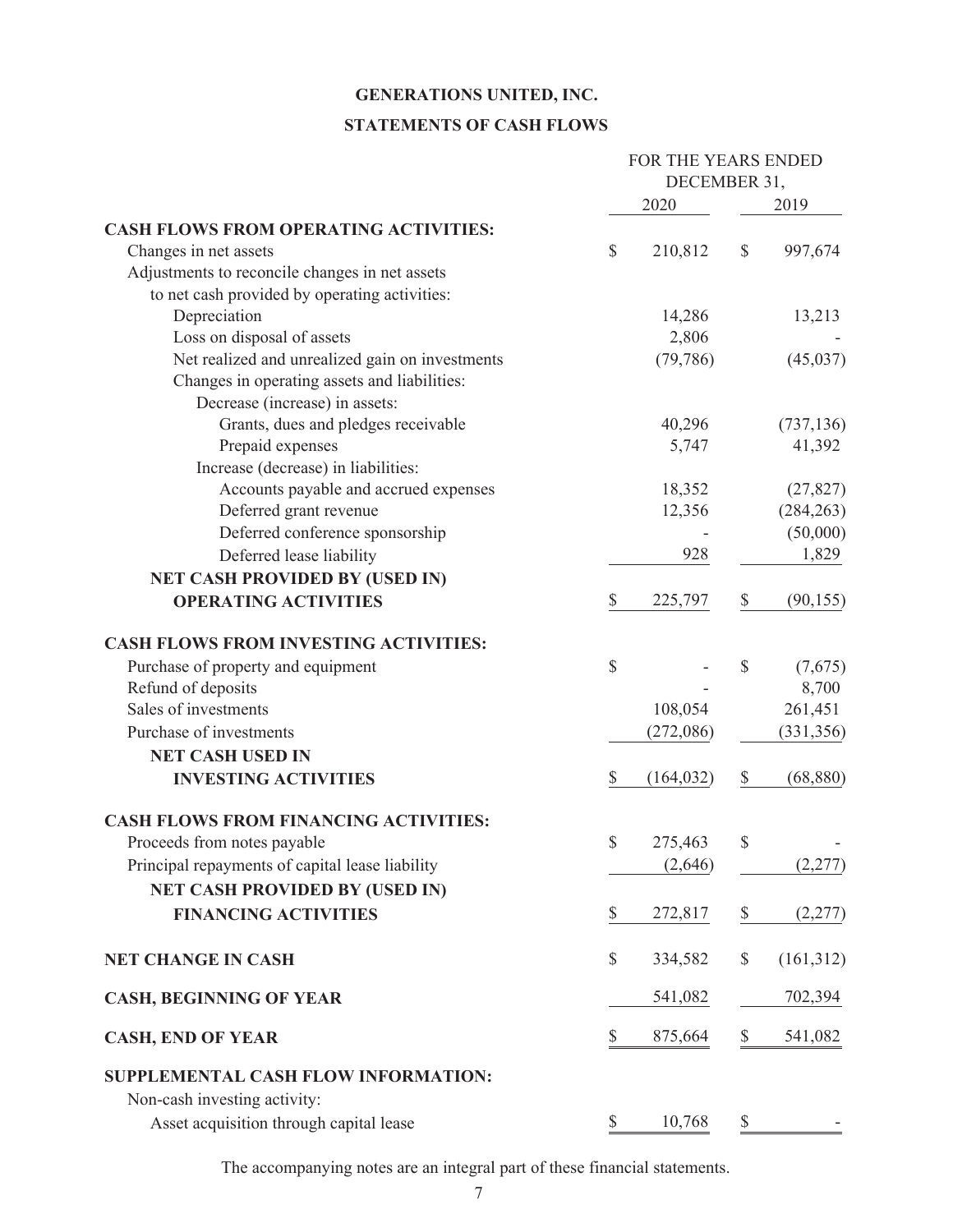#### Note 1. **Organization and Summary of Significant Accounting Policies**

**Organization** - Generations United, Inc. ("the Organization") is a nonprofit organization focused on promoting intergenerational strategies, programs, and public policies. The Organization represents more than 100 national, state, and local organizations representing more than 70 million Americans and is the only national organization advocating for the mutual well-being of children, youth, and older adults. The Organization serves as a resource for educating policymakers and the public about the economic, social, and personal imperatives of intergenerational cooperation. The Organization provides a forum for those working with children, youth, and older adults to explore areas of common ground while celebrating the richness of each generation.

**Description of Program Services** - The Organization has the following primary program services:

Public Education: The program includes identifying best intergenerational practices, producing reports, speaking and writing, working with the media, and sharing information about grandparents raising grandchildren. In addition, the Organization hosts a biennial conference that features new releases in intergenerational research, policies and practices.

Grandfamilies Projects: The Organization's National Center on Grandfamilies works to promote policies and programs to help grandfamilies address the range of challenges they face including those related to housing, legal, education, health and mental health, family relationships, and financial issues.

COVID Relief: To provide for the unmet needs of grandfamilies, the Organization created the Grandfamilies COVID-19 response fund to receive and disseminate funds to local nonprofit service providers to directly support grandfamilies.

Special Projects: The Organization is committed to increasing intergenerational programs and strategies to connect, support, and promote understanding across generations and often does this through special projects.

Membership Services: The Organization's members help promote the mission to serve all generations while elevating their visibility as an organization that impacts all ages.

**Basis of Accounting** - The financial statements of the Organization have been prepared on the accrual basis of accounting.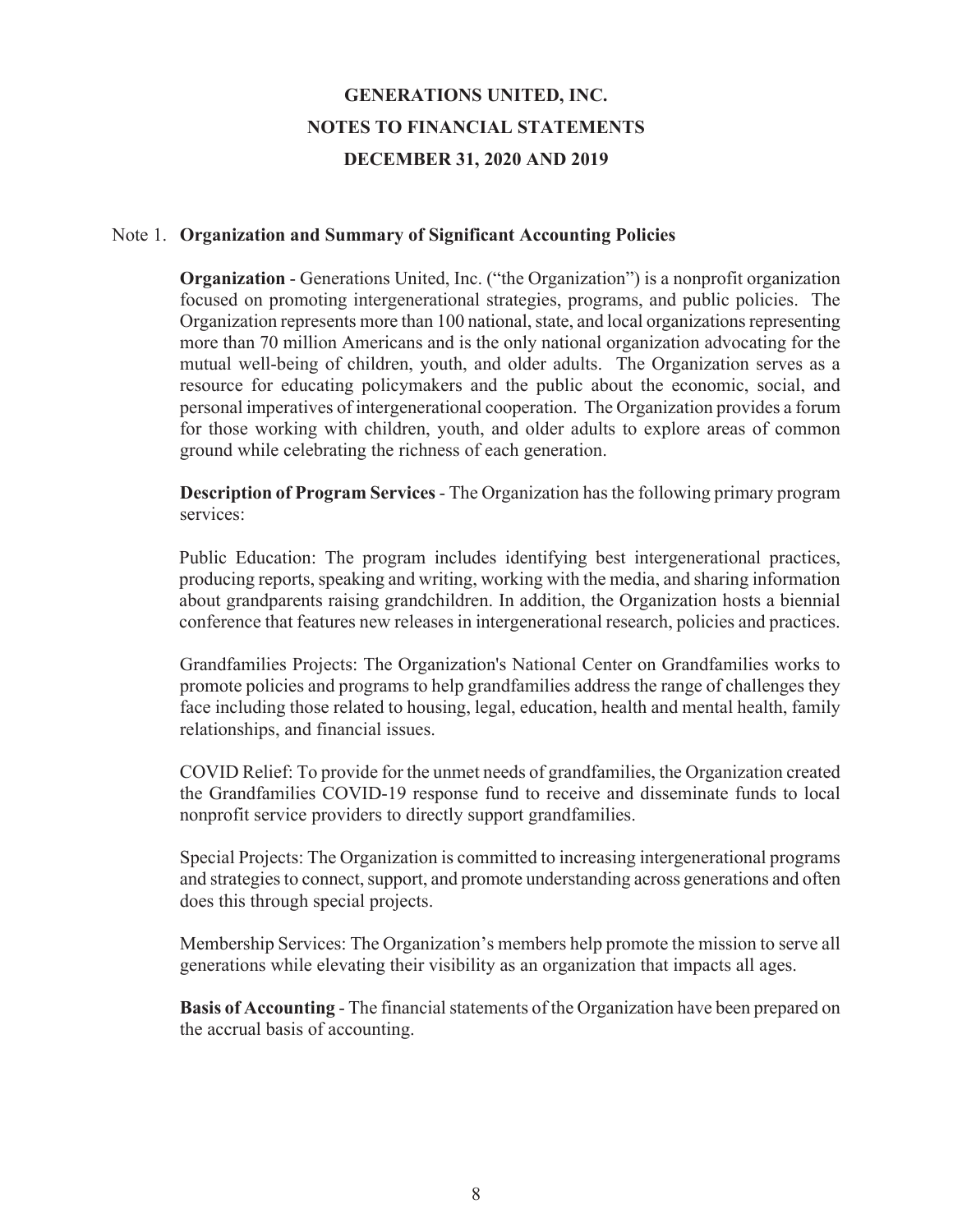#### Note 1. **Organization and Summary of Significant Accounting Policies** - (Continued)

**Basis of Presentation** - The Organization is required to report financial information regarding its financial position and activities for each of the two classes of net assets: net assets without donor restrictions and net assets with donor restrictions. Net assets with donor restrictions are created to the extent that their availability is restricted by donors, conditional upon the passage of time or the occurrence of certain events. Such restrictions apply only to contributions and to grants considered contributions, and not to "exchange" transactions in which the Organization provides a service or product to the funding agency.

**Revenue Recognition** - In accordance with Financial Accounting Standards Board's Accounting Standards Update 2014-09, *Revenue from Contracts with Customers (Topic 606*), the Organization recognizes revenues from contracts with customers when control of the promised goods or services is transferred to its customers and members in an amount that reflects the consideration the Organization expects to be entitled to in exchange for those goods or services.

Certain grants are considered to be exchange transactions and revenue is recognized as expenses are incurred. Grant revenue received, but not earned, is classified as deferred revenue in the statements of financial position.

Membership dues for core sustaining organizational members are recognized based upon the Organization's calendar year period. Dues for certain other organizational members are assessed upon each member's renewal date, and management has determined that any portion deferred to future periods is immaterial.

Contributions and certain grants are recognized as revenue at the earlier of when the donor makes a promise to give to the Organization that is, in substance, unconditional or when they are received. Contributions are considered to be without donor restrictions unless specifically restricted by the donor for time or purpose.

Revenue from grants that are considered conditional contributions are recorded in the statements of activities as part of contributions and grants when the conditions have been met.

**Use of Estimates** - The preparation of financial statements in conformity with accounting principles generally accepted in the United States of America requires management to make estimates and assumptions that affect the reported amount of assets and liabilities and disclosure of contingent assets and liabilities at the date of the financial statements, and the reported amounts of revenues and expenses during the reporting period. Actual results could differ from those estimates.

**Cash** - For purposes of the statements of cash flows, the Organization considers all highly liquid debt instruments with an original maturity of less than ninety days to be cash.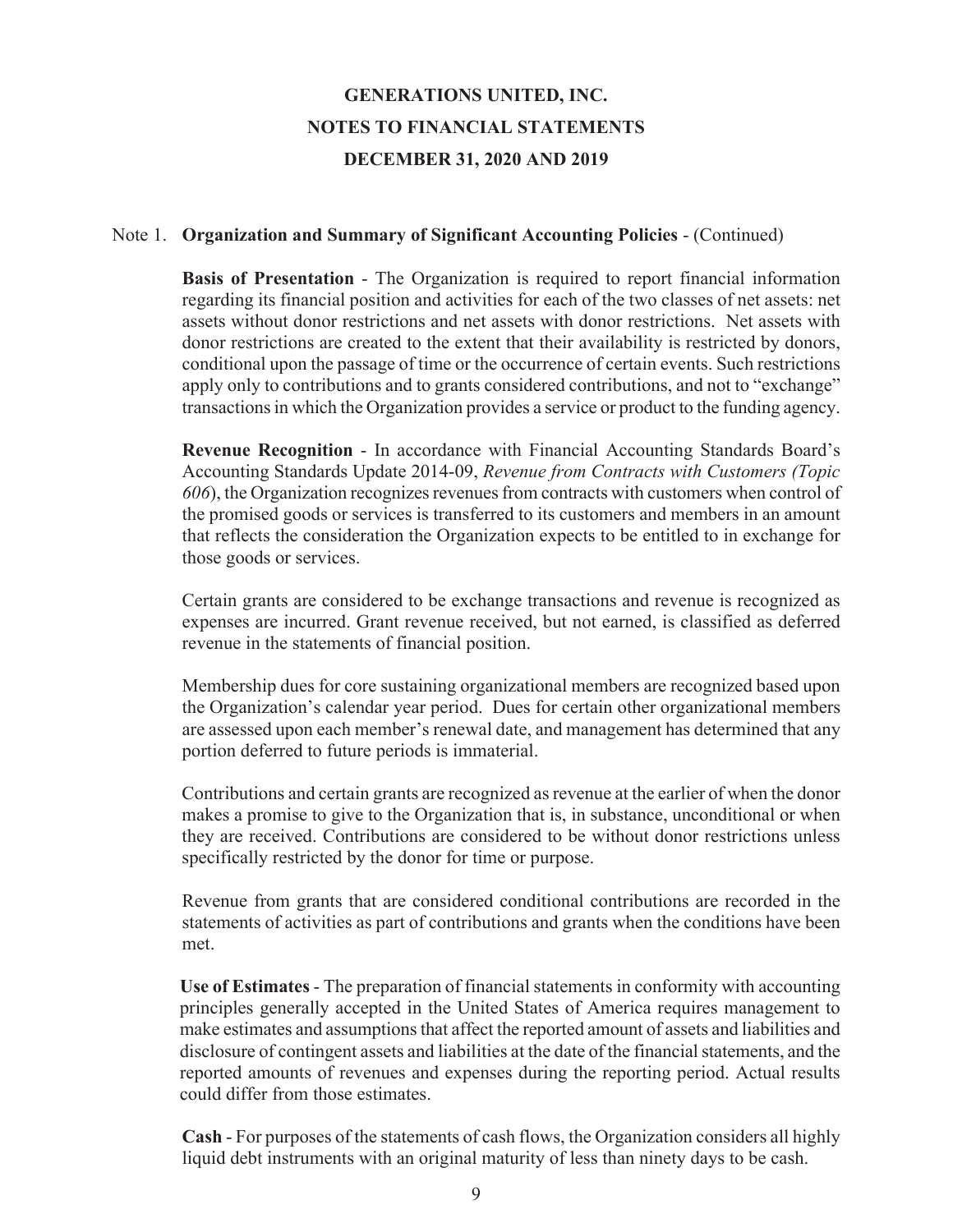### Note 1. **Organization and Summary of Significant Accounting Policies** - (Continued)

**Pledges and Grants Receivable** - Pledges and grants receivable, which are generally uncollateralized, are stated at the amount management expects to collect from the balances outstanding at year-end. Based on management's assessment of the payment history and current relationship with grantors having an outstanding balance, management concludes that realization losses, if any, on the balances outstanding at year-end would be immaterial. All pledges are expected to be collected during 2021.

**Receivables from Contracts** - Receivables from contracts are billings for services performed. Based on management's assessment of the payment history with funding sources having an outstanding balance at year-end, management concluded that realization losses, if any, would be immaterial. Receivables from contracts are generally uncollateralized, and are stated at the amount management expects to collect on outstanding balances at year-end.

**Investments** - Investments in marketable securities with readily determinable fair values are stated at fair value. Unrealized gains and losses are included in changes in net assets in the accompanying statements of activities.

**Property and Equipment** - Property and equipment exceeding \$1,000 is capitalized at cost and depreciated over the estimated useful lives of three to five years using the straightline method. When properties are disposed of or otherwise retired, the cost, and related accumulated depreciation are removed from the accounts with any resulting gain or loss reflected in income. Maintenance and repairs are expensed in the year incurred.

**Income Tax Status** - The Organization is exempt from Federal income taxes under section  $501(c)(3)$  of the Internal Revenue Code other than taxes on unrelated business income. The Organization had no unrelated business income for the years ended December 31, 2020 and 2019.

**Functional Expense Allocations** - The costs of providing various program and supporting activities have been summarized on a functional basis in the statements of activities. The statements of functional expenses present expenses by function and by natural classification. Expenses directly attributable to specific functional areas are reported as expenses of those functional areas while indirect costs that benefit multiple functional areas have been allocated among the various functional areas benefitted based on the estimated percentage of time and effort. Indirect costs allocated include office rent, equipment rental and technology.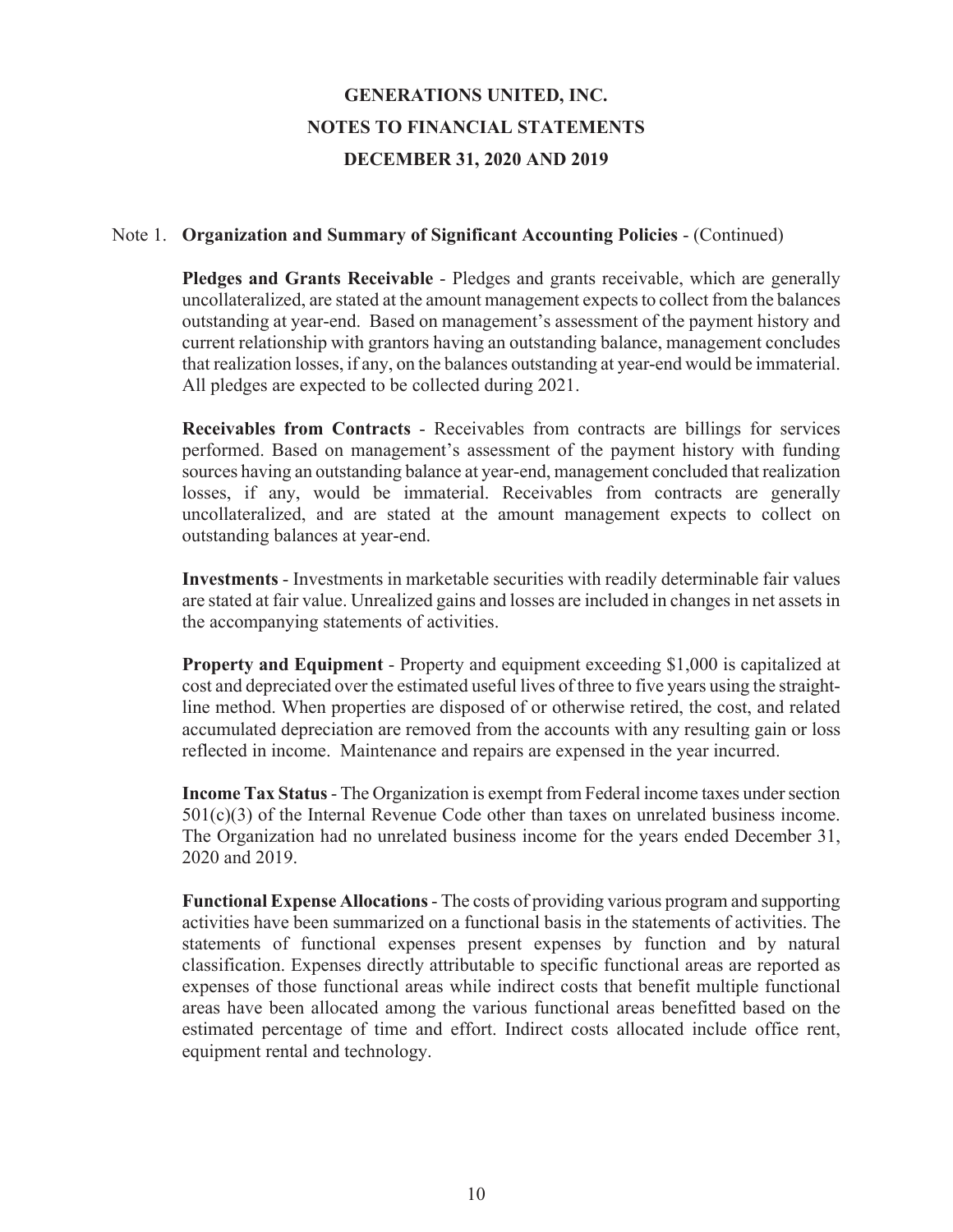Note 2. **Liquidity and Availability** - The following represents the Organization's financial assets available for general obligations at December 31:

|                                                        | 2020          | 2019          |
|--------------------------------------------------------|---------------|---------------|
| Financial assets at year-end:                          |               |               |
| Cash                                                   | \$<br>875,664 | \$<br>541,082 |
| Investments                                            | 664,988       | 421,169       |
| Receivables from contracts                             | 189,220       | 74,354        |
| Grants, dues and pledges receivable                    | 553,772       | 708,934       |
| Total financial assets                                 | \$2,283,644   | \$1,745,539   |
| Less amounts not available for general obligations:    |               |               |
| Restrictions - long-term                               |               | (200,000      |
| Financial assets available to meet general obligations |               |               |
| within one year                                        | 2.283.644     | 1.545.539     |

 The goal of the Organization is to maintain sufficient financial assets to meet between two and six months (approximately \$750,000) of operating expenses. As part of the liquidity plan, cash in excess of monthly operating requirements is invested in a money market account, U.S. Treasury Bonds, or exchange-traded funds.

- Note 3. **Concentrations of Credit Risk** Financial instruments, which potentially subject the Organization to concentrations of credit risk, include cash accounts with financial institutions. Cash balances with commercial banks are covered by the Federal Deposit Insurance Corporation (FDIC) up to specified limits. Cash balances not covered by FDIC insurance totaled \$638,424 at December 31, 2020.
- Note 4. **Investments** The Organization invests cash in excess of its immediate needs in marketable securities, which are reported as investments in the statements of financial position. The following investments were held at December 31:

|                       | 2020    | 2019    |  |  |
|-----------------------|---------|---------|--|--|
| Exchange-traded funds | 664.988 | 421.169 |  |  |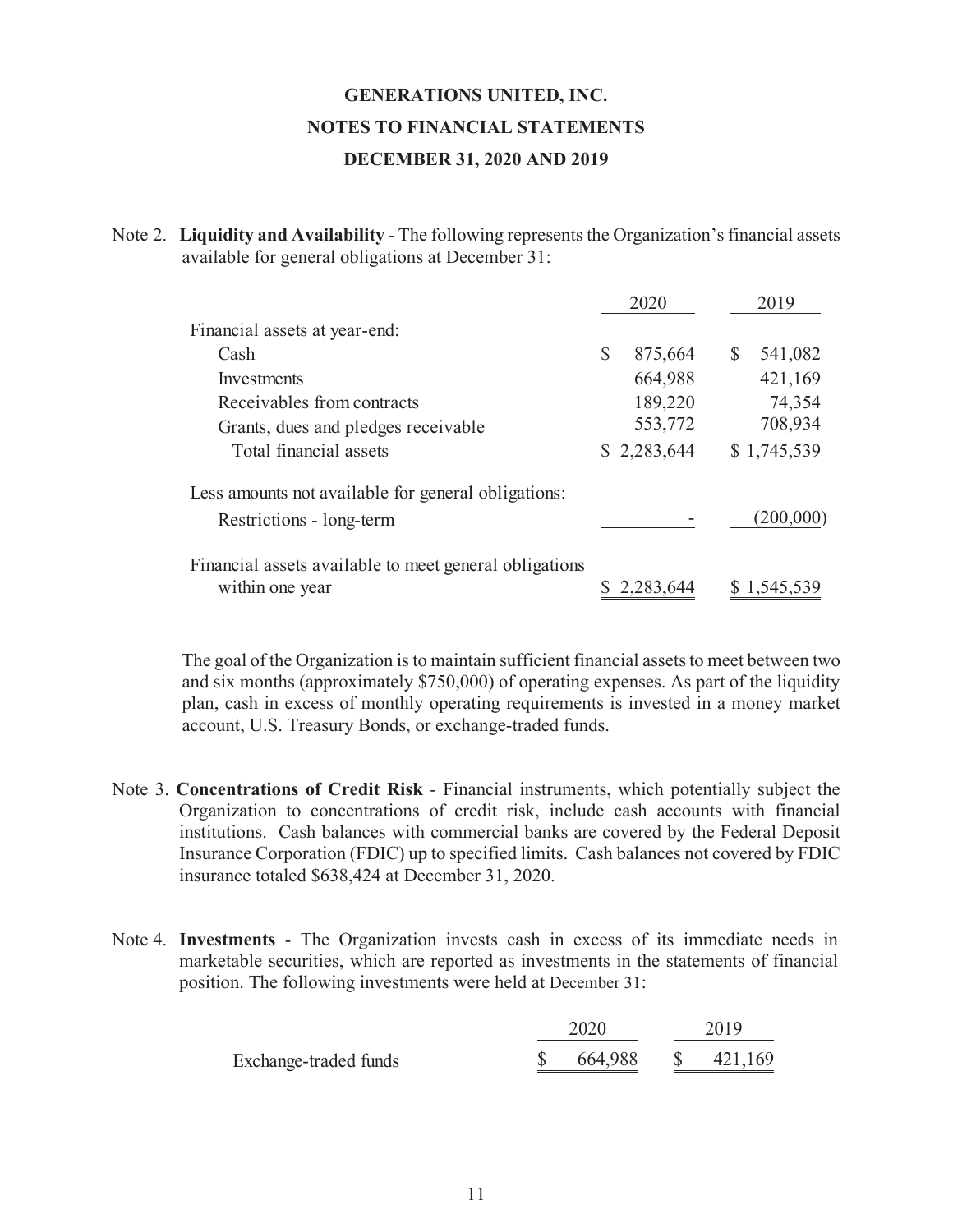#### Note 4. **Investments** - (Continued)

The following summarizes investment income for the years ended December 31:

|                                   |   |         | 01 9    |
|-----------------------------------|---|---------|---------|
| Interest                          | S | 5,758   | 9,705   |
| Net realized and unrealized gains |   |         |         |
| on investments                    |   | 79,786  | 45,037  |
| Less, investment expenses         |   | (4,051) | (3,113) |
| Totals                            |   | 81,493  | 51,629  |

Note 5. **Fair Value Measurements** - Accounting principles generally accepted in the United States of America establish a framework for measuring fair value. That framework provides a fair value hierarchy that prioritizes the inputs to valuation techniques used to measure fair value. The hierarchy gives the highest priority to unadjusted quoted prices in active markets for identical assets or liabilities (level 1 measurements) and the lowest priority to unobservable inputs (level 3 measurements). The three levels of the fair value hierarchy are described below.

 Level 1: Inputs to the valuation methodology are unadjusted quoted prices for identical assets or liabilities in active markets that Generations United, Inc. has the ability to access.

Level 2: Inputs to the valuation methodology include:

- Quoted prices for similar assets or liabilities in active markets;
- Quoted prices for identical or similar assets or liabilities in inactive markets;
- Inputs other than quoted prices that are observable for the asset or liability;
- Inputs that are derived principally from or corroborated by observable market data by correlation or by other means.

 Level 3: Inputs to the valuation methodology are unobservable and significant to the fair value measurement.

 Following is a description of the valuation methodology used for assets measured at fair value:

 *Exchange-traded funds* - securities which are traded on a national securities exchange are valued at the closing price reported on the last business day of the year.

 As of December 31, 2020 and 2019, the Organization's investment in exchange-traded funds had fair values, using level 1 measurements, of \$664,988 and \$421,169, respectively.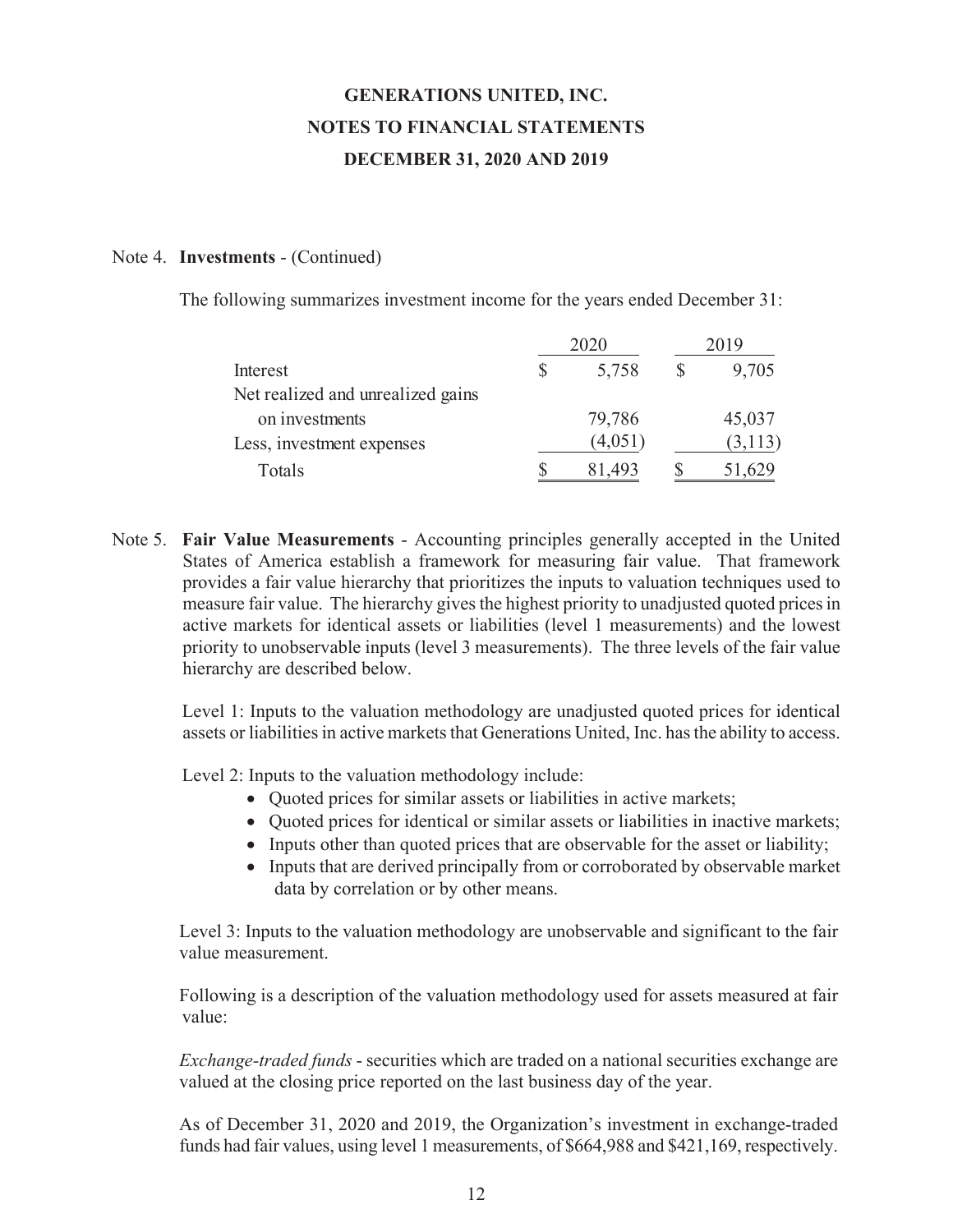- Note 6. **Pledges and Grants Receivable** Pledges and grants receivable due within one year totaled \$553,772 and \$508,934 at December 31, 2020 and 2019, respectively. Long-term pledges for 2019 of \$200,000 were due within one to five years. No pledges were due beyond five years. The pledges and grants receivable at December 31, 2020 and 2019 includes grants with donor restrictions.
- Note 7. **Property and Equipment** Property and equipment consists of the following as of December 31:

|                                | 2020   | 2019   |  |  |
|--------------------------------|--------|--------|--|--|
| Furniture and equipment        | 51.647 | 54,955 |  |  |
| Less, accumulated depreciation | 31,500 | 28,483 |  |  |
| Property and equipment, net    | 20.147 | 26,472 |  |  |

 Depreciation expense for the years ended December 31, 2020 and 2019 was \$14,286 and \$13,213, respectively.

 Capitalized equipment leases of \$10,768 is included in furniture and equipment with an accumulated amortization of \$897 at December 31, 2020. Amortization expense included in depreciation expense at December 31, 2020 was \$897.

Note 8. **Notes Payables** - On May 7, 2020, the Organization (the "Borrower"), received a loan (the "Loan") from Truist Bank in the amount of \$125,463 under the Paycheck Protection Program ("PPP"). The PPP, established as part of the Coronavirus Aid Relief and Economic Security Act ("CARES Act"), provides for loans to qualifying businesses for an amount up to 2.5 times of the average monthly payroll expenses of the qualifying business. Under the terms of the PPP, the loan may be forgiven if the proceeds are used for qualifying expenses as described in the CARES Act, while maintaining payroll levels. Qualifying expenses include payroll, benefits, rent and utilities.

 The Small Business Administration (SBA) granted Borrowers a deferral of loan payments until ten months after the end of the loan forgiveness covered period or until the SBA approved a full or partial loan forgiveness. The Organization's loan was forgiven in full as of May 4, 2021.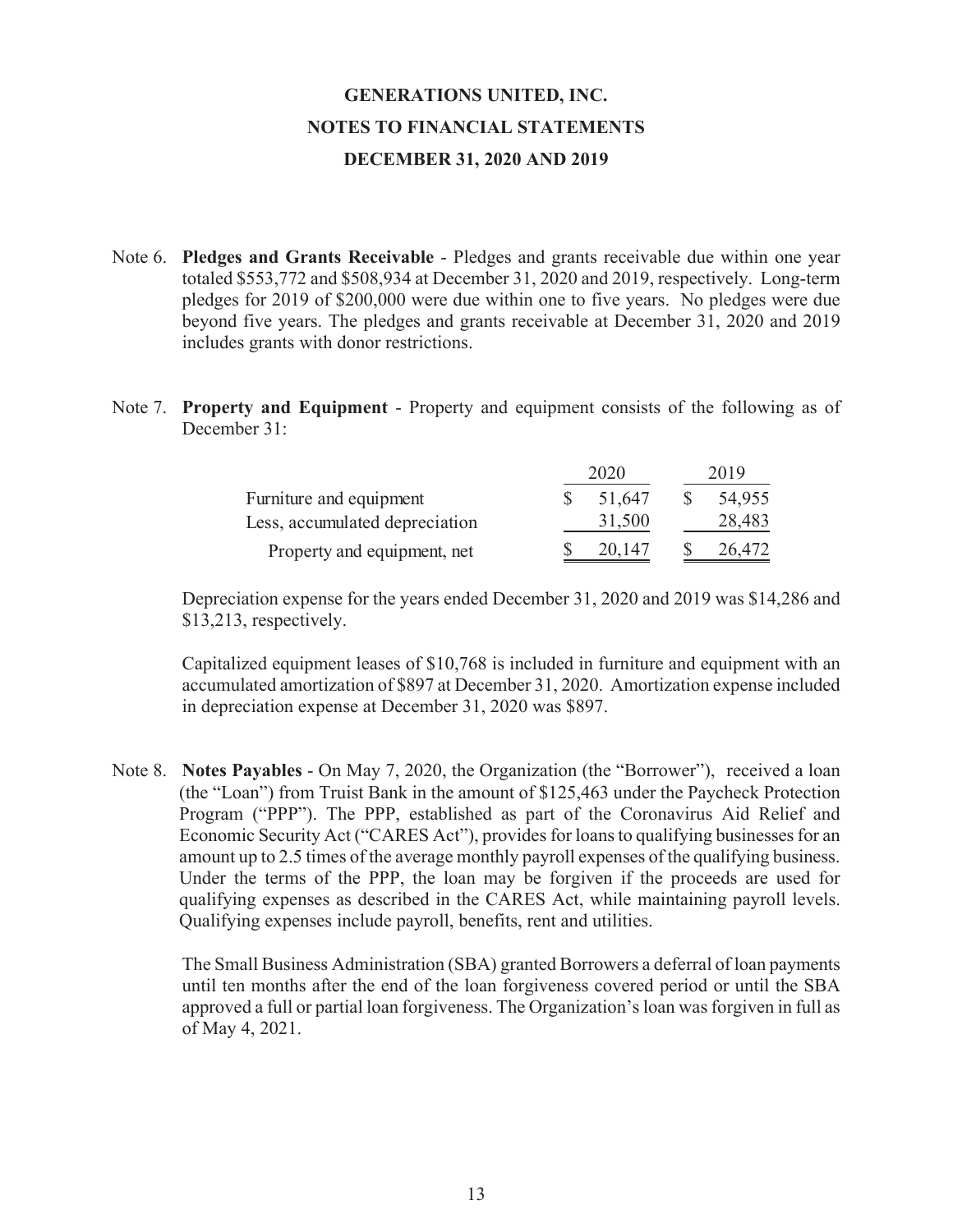#### Note 8. **Notes Payables** - (Continued)

 On May 21, 2020, the Organization (the "Borrower"), received an economic injury disaster loan (the "Loan") from the Small Business Administration (SBA) in the amount of \$150,000. The loan bears interest at 2.75% per annum and requires monthly principal and interest payments of \$641 beginning May 2021. The loan matures on April 21, 2050. The loan is secured by all assets owned by the Organization.

 Future minimum payments on notes payable are as follows for the years ending December 31:

| 2021       | 38,863    |
|------------|-----------|
| 2022       | 88,673    |
| 2023       | 3,670     |
| 2024       | 3,772     |
| 2025       | 3,877     |
| Thereafter | 136,608   |
| Total      | \$275,463 |

Note 9. **Capital Leases** - During 2020 the Organization has entered into a capital lease agreement for computers. The obligation is payable through 2023. At December 31, 2020 the net book value of the leased assets was \$9,871. The cost and accumulated depreciation is included in property and equipment.

Minimum future lease payments under the capital lease are as follows:

| Year Ending                             |    | Capital |
|-----------------------------------------|----|---------|
| December 31:                            |    | Lease   |
| 2021                                    | \$ | 3,841   |
| 2022                                    |    | 3,841   |
| 2023                                    |    | 2,881   |
| Total minimum lease payments            | S  | 10,563  |
| Less, amount representing interest      |    | 649     |
| Present value of minimum lease payments | \$ | 9,914   |
| Less, current maturities                |    | 3,469   |
| Capital lease obligations, net of       |    |         |
| current portion                         |    | 6.4     |

Maturities of capital lease obligations for the years ending December 31 are as follows: \$3,469 in 2021; \$3,627 in 2022; and \$2,818 in 2023.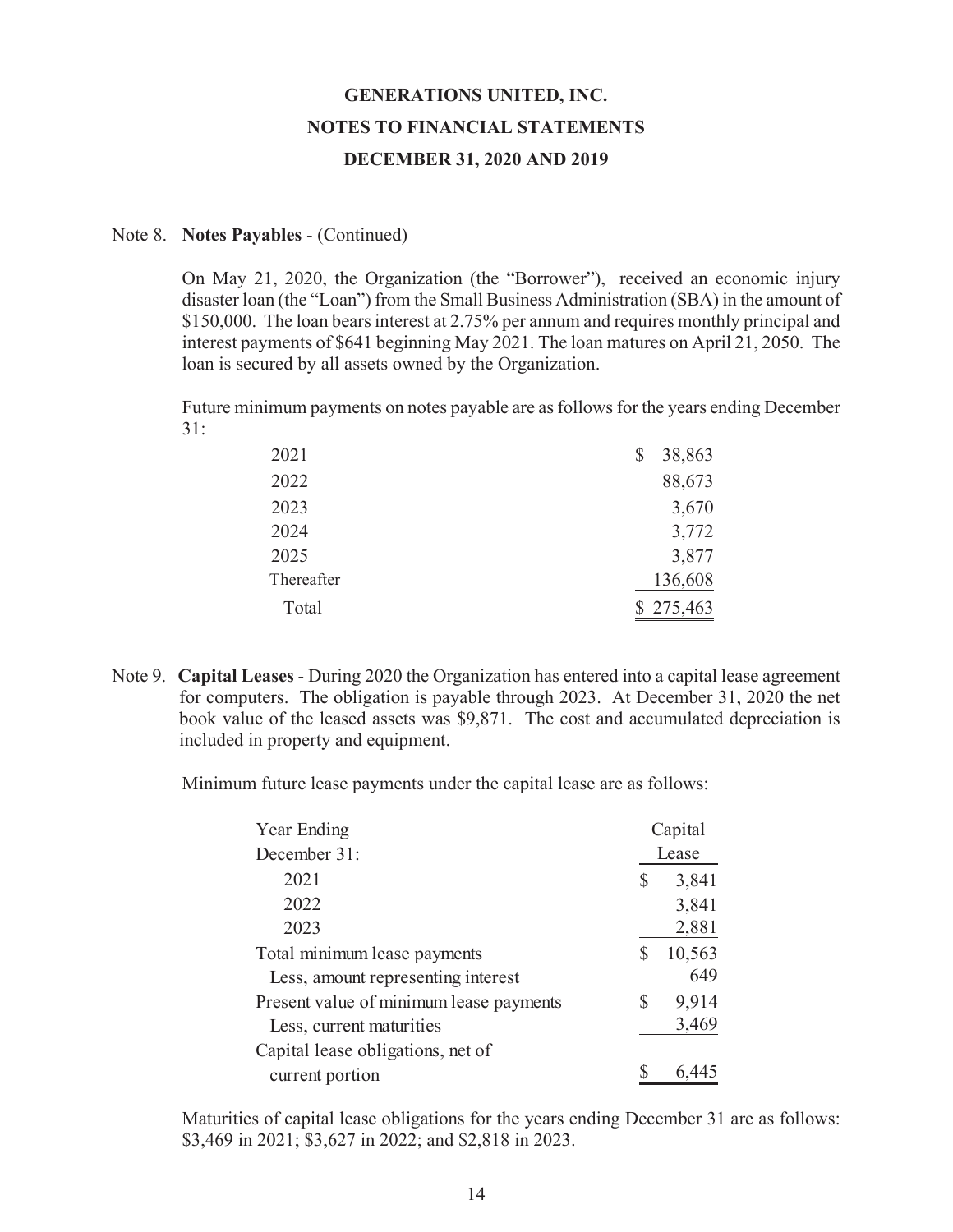Note 10. **Net Assets with Donor Restrictions** - Net assets had donor restrictions for the following purposes at December 31:

|                         | 2020        | 2019        |
|-------------------------|-------------|-------------|
| <b>Public Education</b> | 788,740     | 425,173     |
| Grandfamilies Projects  | 278,190     | 266,666     |
| <b>COVID Relief</b>     | 199,023     |             |
| Special Projects        | 13,000      | 694,097     |
| Totals                  | \$1,278,953 | \$1,385,936 |

#### Note 11. **Revenue Recognition**

#### Disaggregation of Revenue

 The Organization's contracts for services include agreements with foundations and other organizations based in the United States and uncertainty of payment is mitigated through progress payments as tasks are completed or through payments received in advance.

 The following shows the Organization's revenue disaggregated according to the timing of transfer of goods and services:

|                               | 2020      | 2019      |
|-------------------------------|-----------|-----------|
| Recognized over time          | \$395,198 | \$255,994 |
| Recognized at a point in time |           | 152,179   |
| Total                         | 395,198   | 408,173   |

#### Contract Balances

Contract assets and liabilities consisted of the following:

|                            | 2020    | 2019   |
|----------------------------|---------|--------|
| Contract assets:           |         |        |
| Receivables from contracts | 189,220 | 74,354 |
| Contract liabilities:      |         |        |
| Deferred contract revenue  | 24,575  | 12.219 |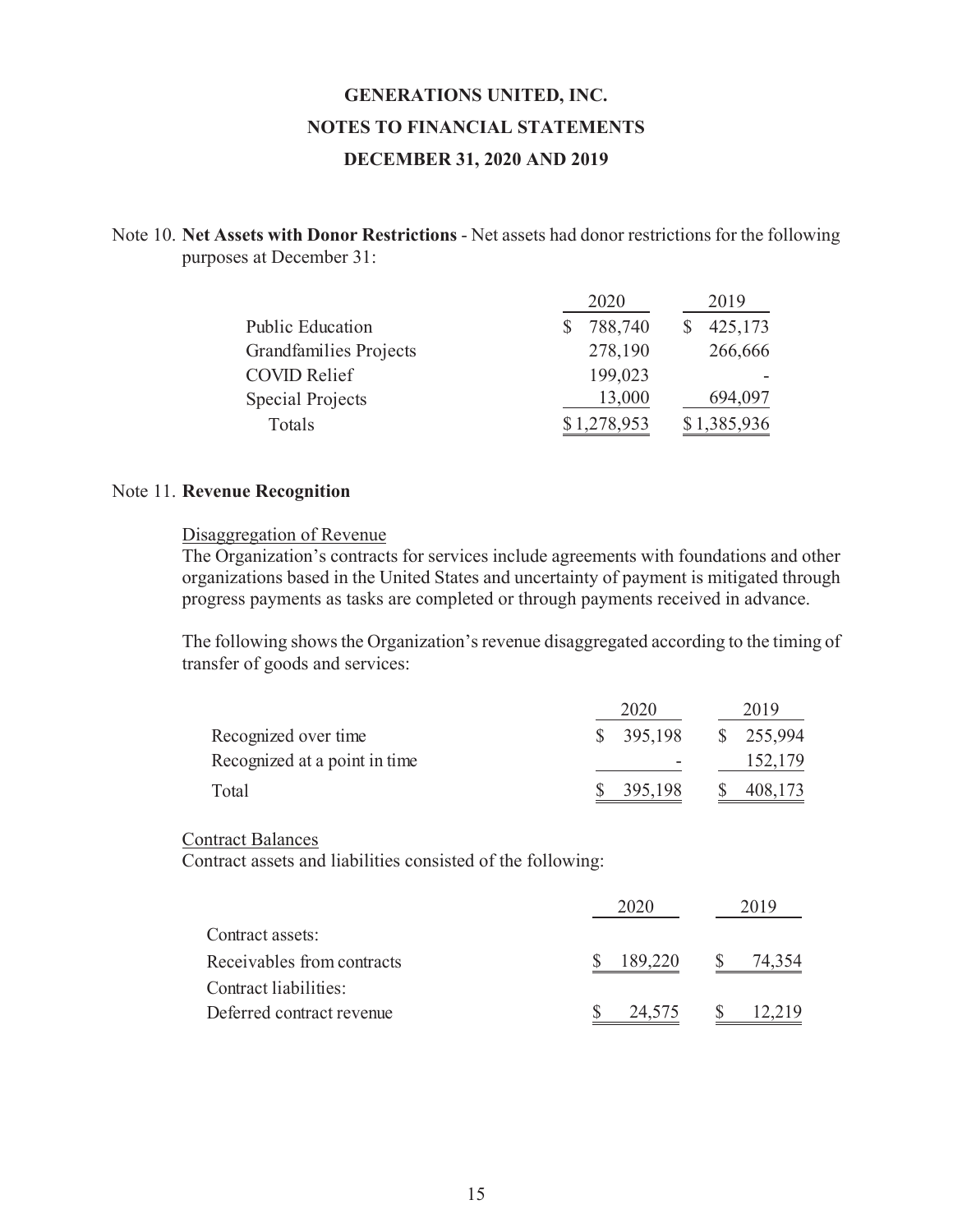#### Note 11. **Revenue Recognition** - (Continued)

#### Performance Obligations

Performance obligations for contract services are satisfied over time during the respective contract periods. Payments are received according to agreed-upon schedules based on the performance of tasks. The nature of contract services includes consulting expertise, research, and forums assembled for gathering data and furthering best practices.

#### Significant Judgements

For contract services which are earned over time management assesses the completion of tasks and determines the amount of revenue earned based upon the respective contract tasks completed. Contract payments which are received in advance are deemed to be contract liabilities until earned. Memberships from sustaining members and other organizations and individuals are deemed to be supporting contributions. In exchange for membership dues, members receive access to publications and articles which are produced. For purposes of allocating revenue from this membership benefit, management determined that the portion of member dues attributable to these publications and articles was not material to these financial statements.

Note 12. **Commitments** - The Organization is a party to an office lease that commenced in May 2019 and will expire in April 2022. The base rent payment is \$8,240 per month. The office lease contains clauses relating to rent escalation and proportionate allocation of real estate taxes and operating costs. The rent escalation results in a deferred lease benefit, which is being amortized over the lease term using the straight-line method. Rent expense for the years ended December 31, 2020 and 2019 was \$86,187 and \$115,188, respectively.

 On December 18, 2020 the Organization entered into an agreement with its landlord to suspend and waive monthly rental payments and operating costs effective November 1, 2020 until such time as the building is available for use. As consideration for the suspension and waiver of rent, the term of the lease is extended for a period equivalent to the suspension period, which is unknown as of December 31, 2020.

The future minimum lease payments for office space are as follows:

| Years ending | Office    |
|--------------|-----------|
| December 31, | Lease     |
| 2021         | \$103,462 |
| 2022         | 34,798    |
| Totals       | \$138,260 |